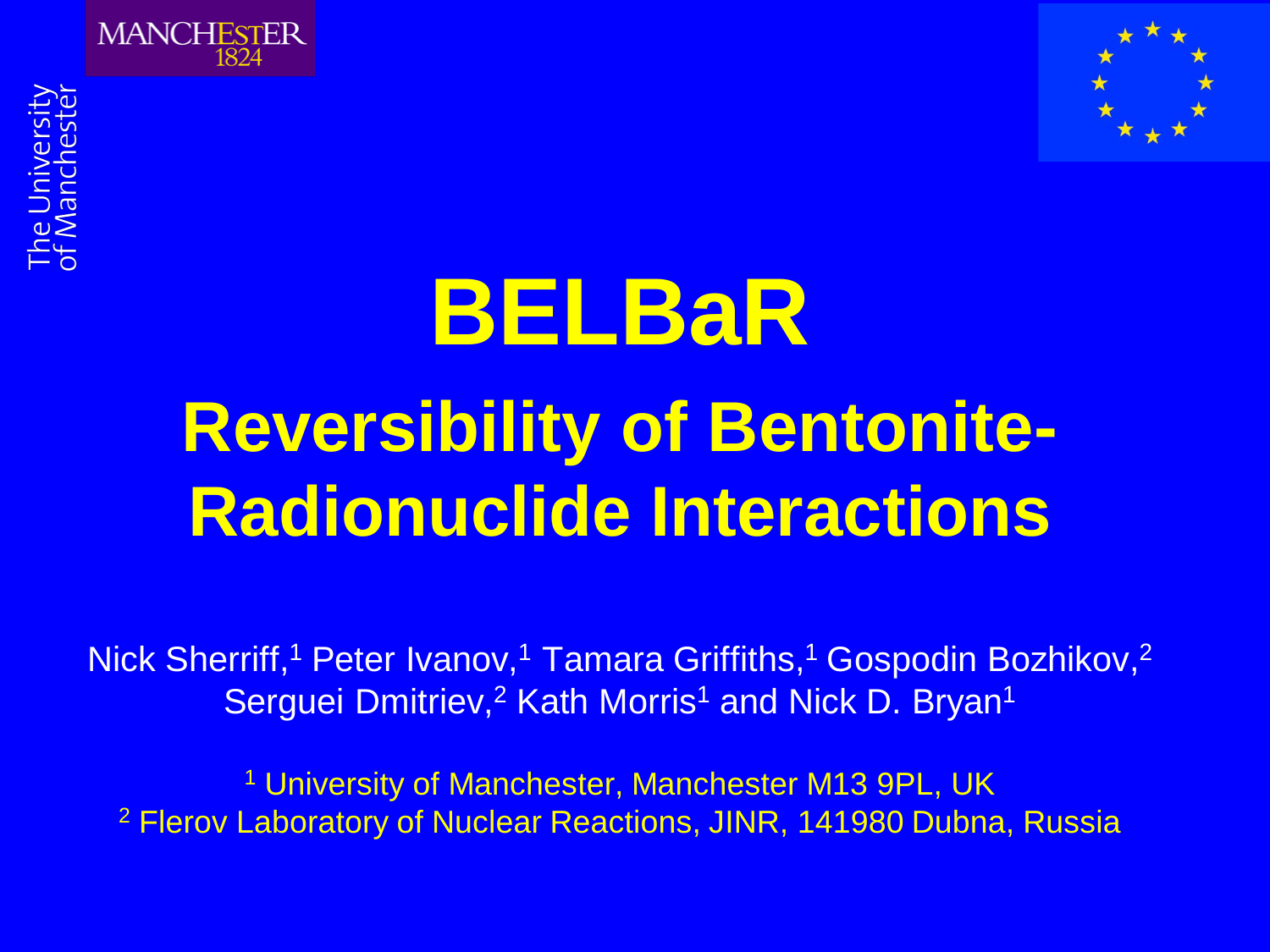### **Aim of our work**

Is there irreversible radionuclide binding by clay colloids (since slow dissociation will promote transport)?

#### **Current Work:**

- 1. Developing colloidal solutions and determining radionuclide distributions between different size colloids.
- 2. Testing for irreversibility with bulk material (This Presentation):
	- Easier to detect irreversibility
	- Will show whether irreversibility is likely/possible with colloids.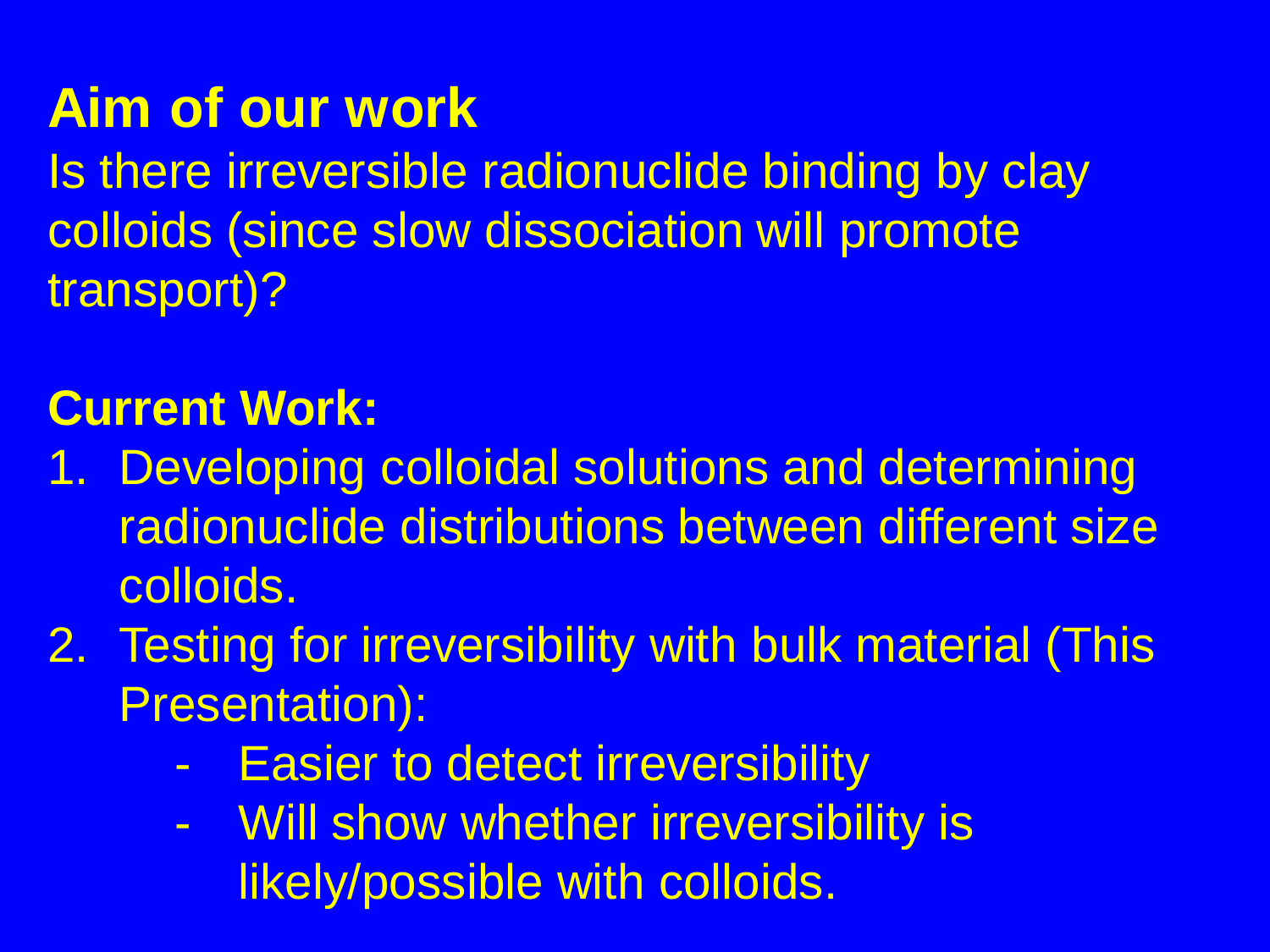#### **Why does 'irreversible' binding matter**

#### Direction of transport

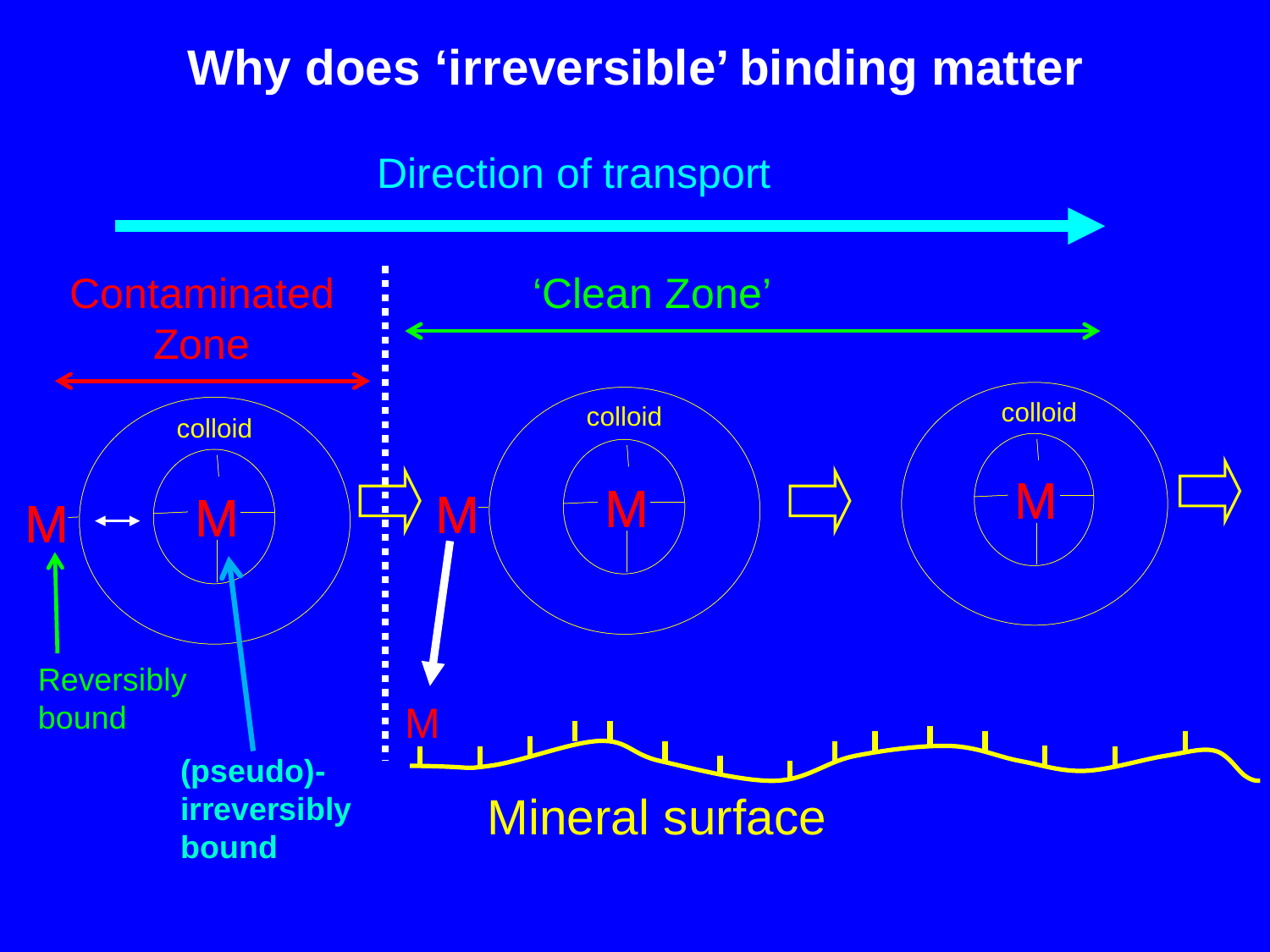#### Effect of dissociation rate constant on transport



**residence time = {length}/{linear flow rate} (1/k b)**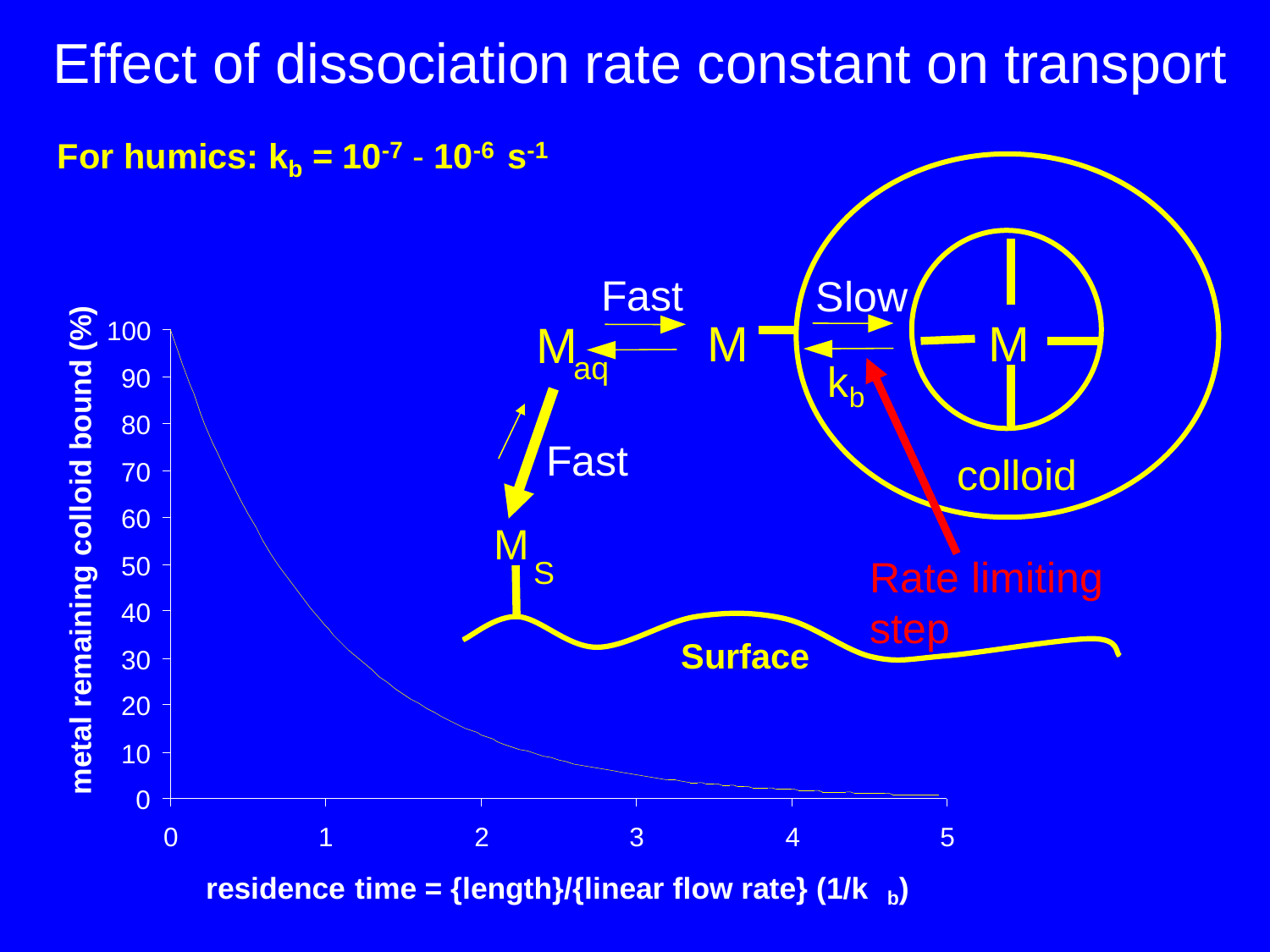### $T_{1/2}$  = 6.75 d; E<sub>y</sub> = 59.54 keV (34.5 %); 208.00 keV (21.2 %)  $E<sub>β</sub>$  endpoint = 237.25 keV (51 %); 251.06 keV (42 %) **237U Production**

## **238U(VI) (**γ**, n) 237U(III / IV)**

MT-25 Electron Accelerator  $E_v = 25$  MeV Beam current: 15 µA Target: 11 mg  $^{238}$ UO<sub>2</sub>(NO<sub>3</sub>)<sub>2</sub> Irradiation time: 5h Reaction yield: 49.5 MBq / 1 mg <sup>238</sup>U

## $[U]_{STock}$  = 8.6x10<sup>-10</sup> M

 $[{}^{237}U] = 10^{-13} M;$  $[{}^{238}U] = 8.6$ x10<sup>-10</sup> M

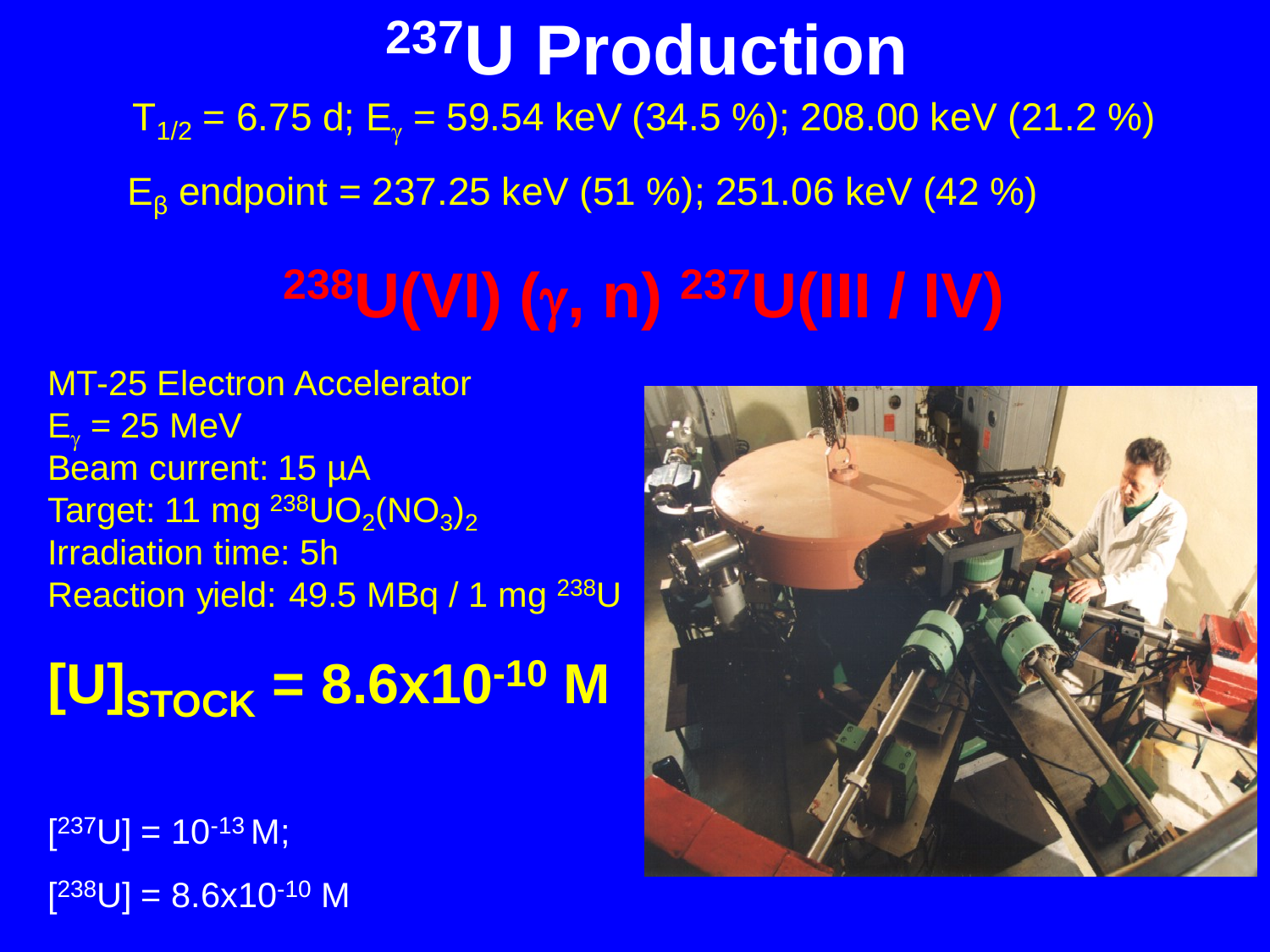### **237U separation from 238U and FPs**

Recoil nuclei method:

 $238$ U(VI) (γ, n)  $237$ U(III, IV)

FP

91Sr, 91mY, 95,97Zr, 95,97Nb,

99Mo, 99mTc, 103Ru, 105Rh,

131I, 132Cs, 132Te, 140La,

140<sub>Ba, 141,143</sup>Ce, <sup>147</sup>Nd</sub>

Target material:  $^{238}$ UO<sub>2</sub>(NO<sub>3</sub>)<sub>2</sub> + MnO<sub>2</sub>

 $237$ U(III/IV) is sorbed onto MnO<sub>2</sub>

(recoil nuclei collection); U(VI) has negligible sorption onto  $MnO<sub>2</sub>$ .

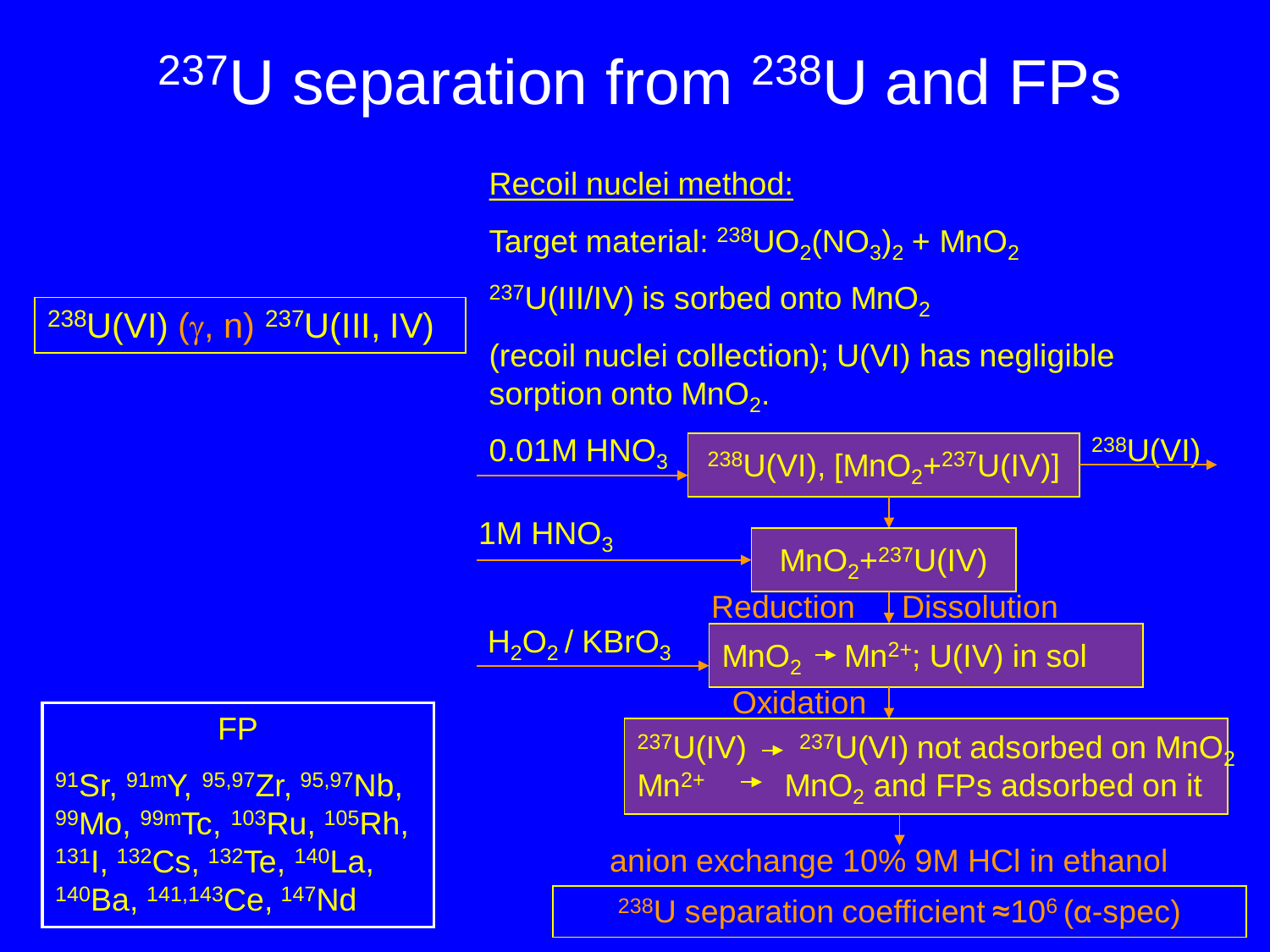

Gamma spectrum of target material before the radiochemical purification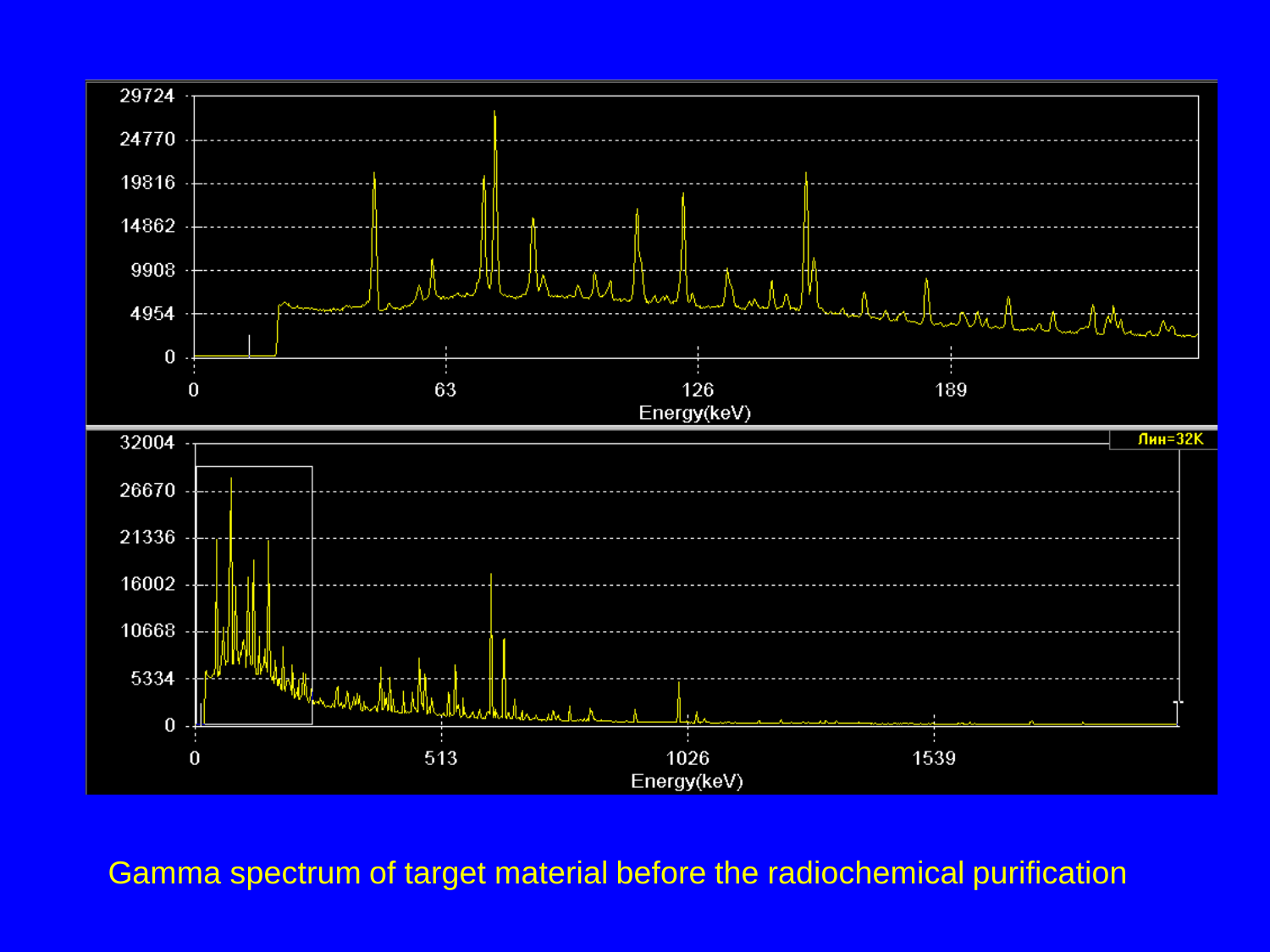

Gamma spectrum of 237U after the radiochemical purification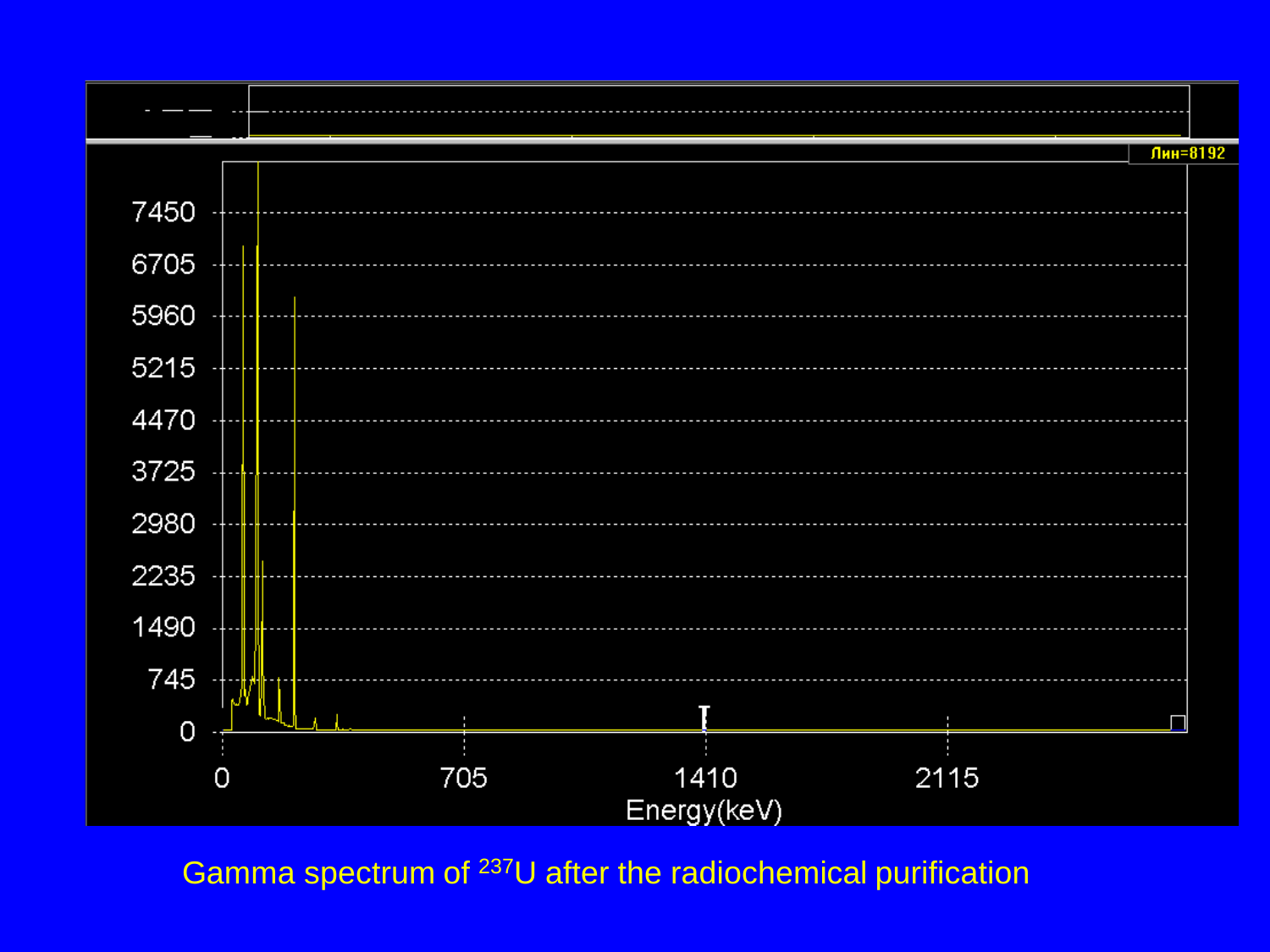#### Bentonite-UO<sub>2</sub><sup>2+</sup> Ternary System **1 g/l bentonite; [U] = 10-10 M [HA] = 100 ppm**



pH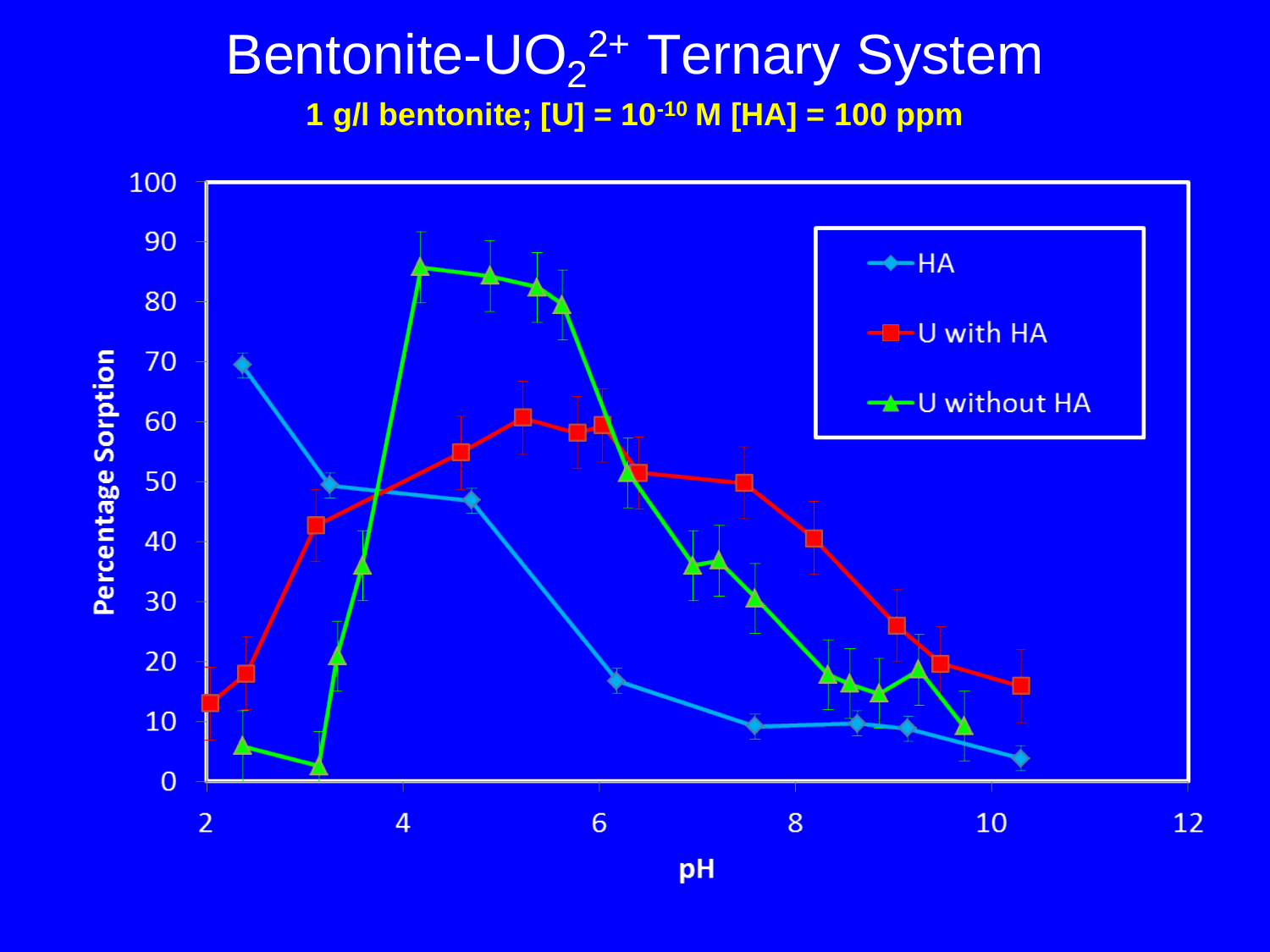#### **Reversibility in Ternary Systems**

If ternary systems are 'reversible', then they should be insensitive to the order of addition. The time taken for systems to recover is an indication of the importance of kinetics.

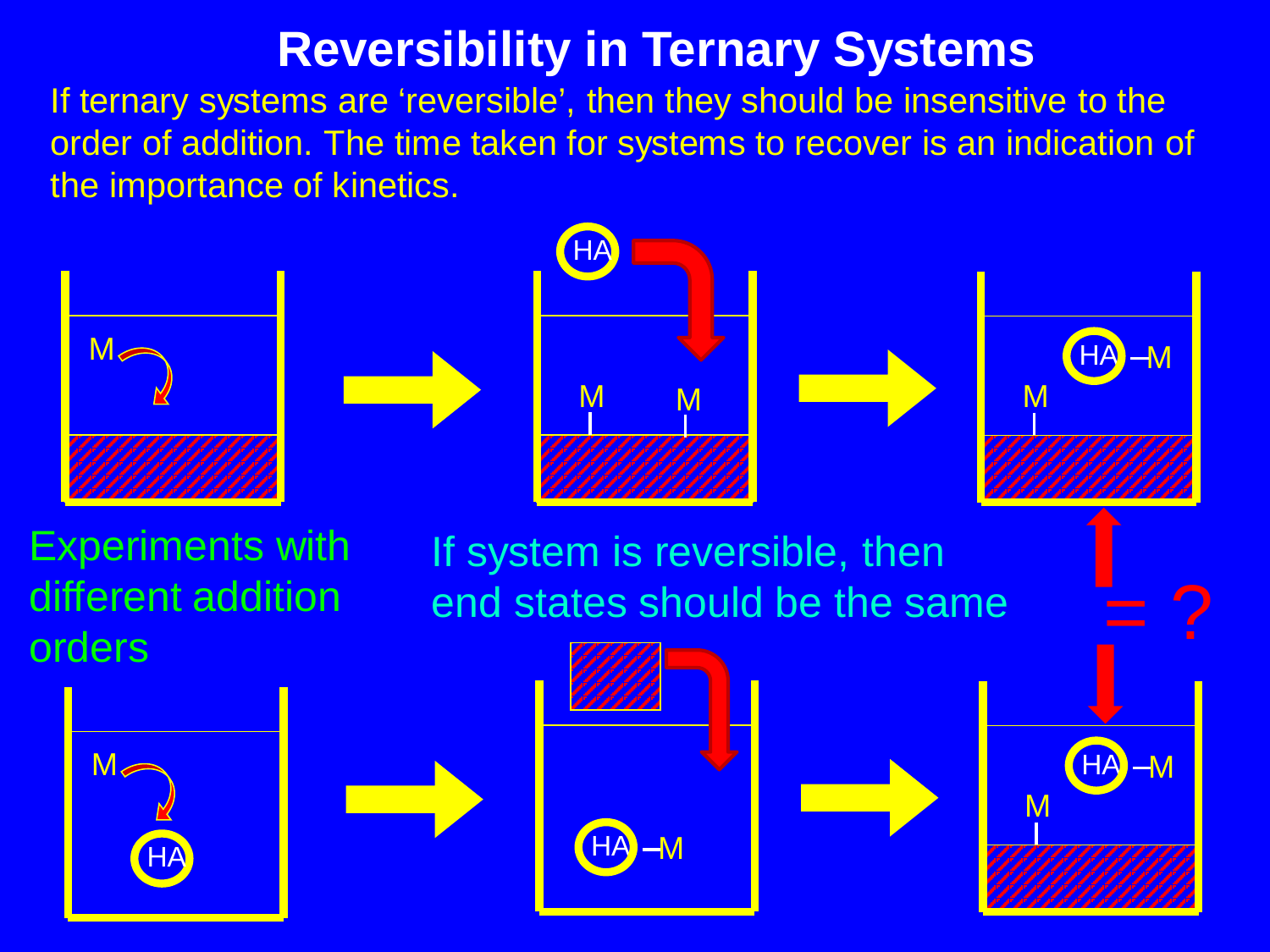#### **U(VI) Bentonite Irreversibility test [U] = 10-10 M; Effect of U/clay pre-equilibration time**



Obviously need to repeat with much longer equilibration times (different isotope).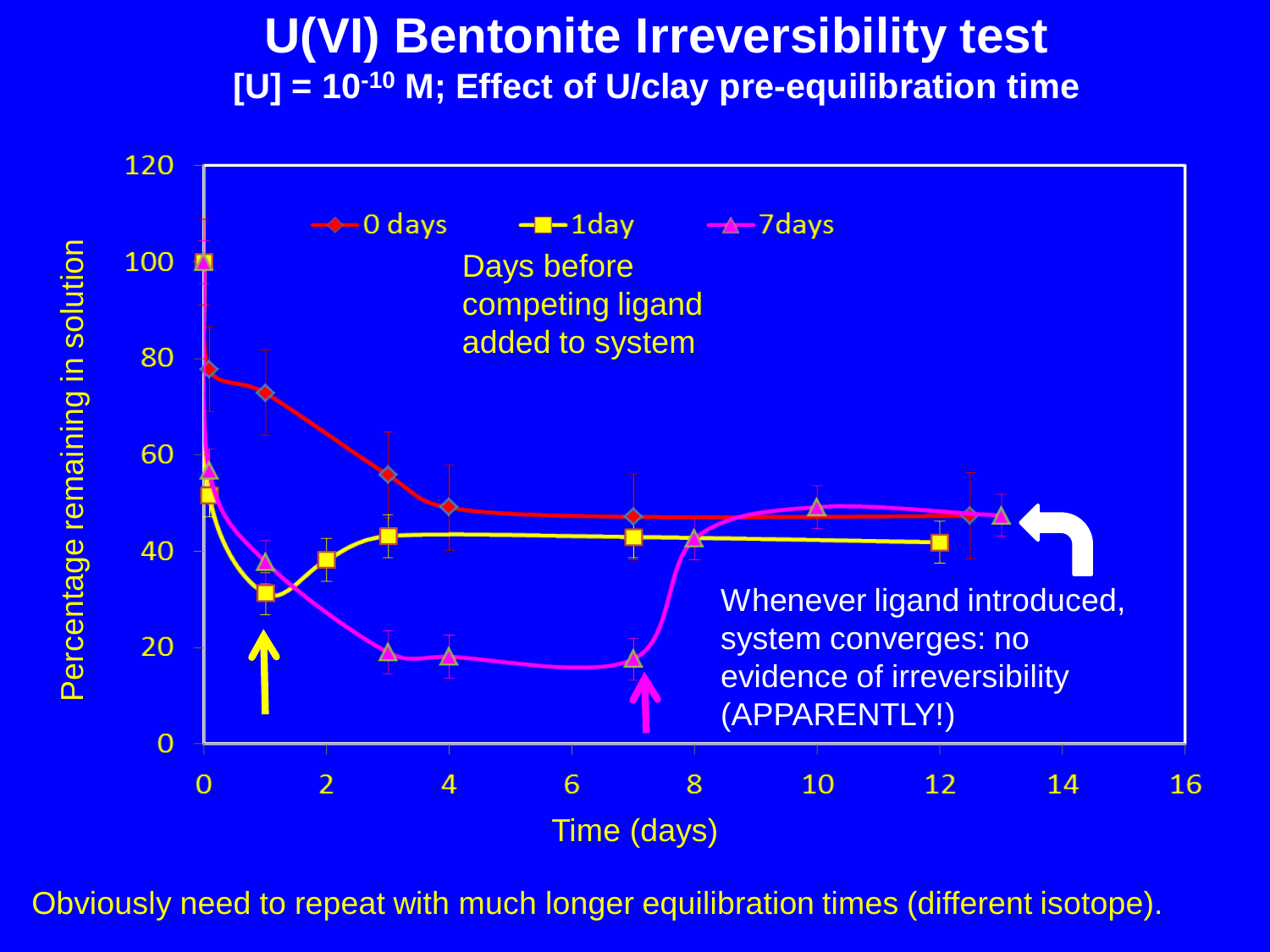### $T_{1/2}$  = 45.3 d **237Pu Production**

 $E_y = 97.1$  keV (12.5 %); 101.1 keV (20.1 %); 113.9 keV (7.6%)

**235U (4He, 2n) 237Pu**

 $E(^{4}He) = 25 MeV$ Target:  $^{235}$ U (U<sub>3</sub>O<sub>8</sub>) Beam current : 30 µA Yield of 237Pu: 150 kBq/100 µA·h Ratio of 236Pu/237Pu: 4x10-3 Bq/Bq  $[Pu]_T = 10^{-12} M$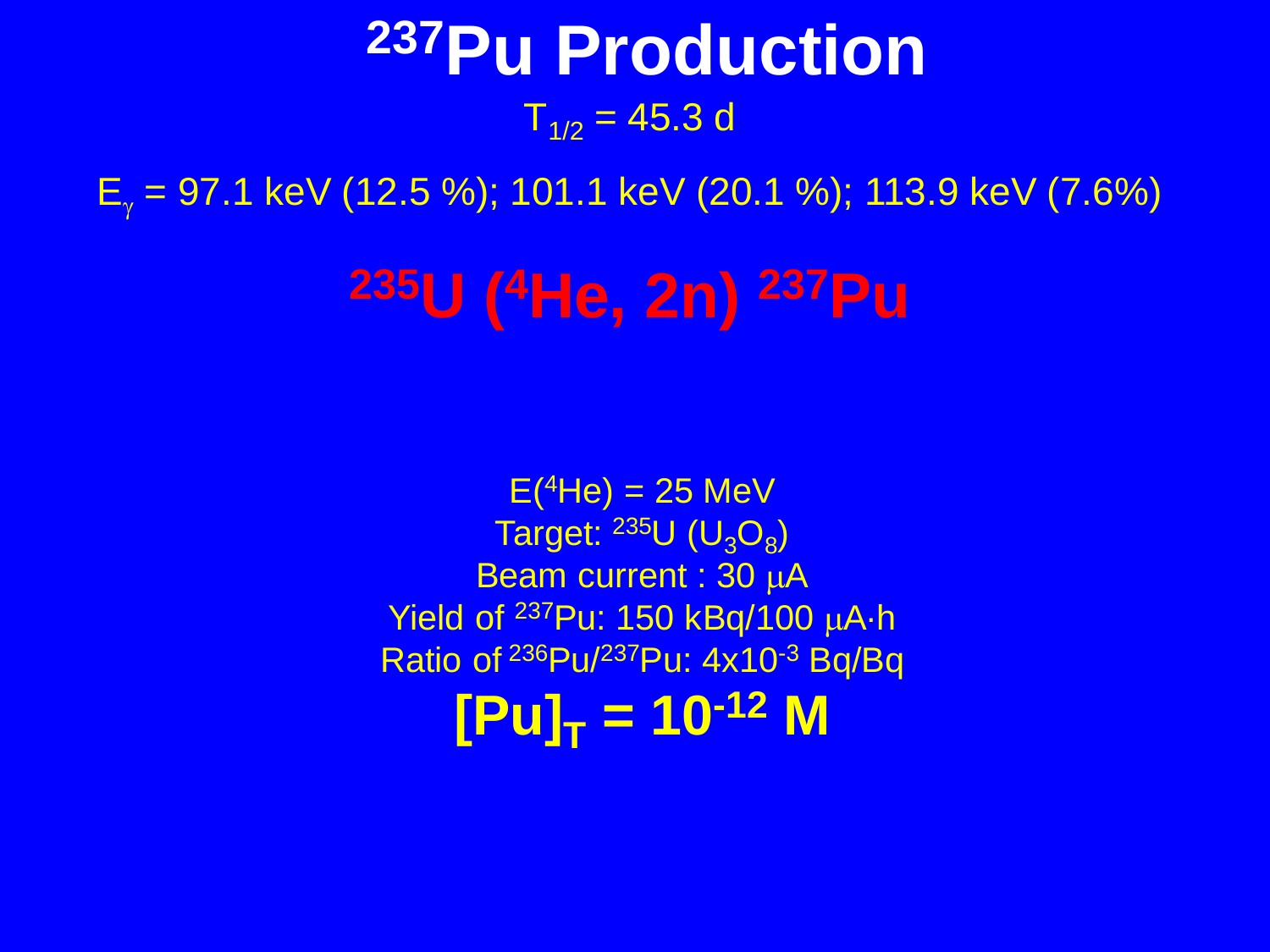#### **Pu(III) Bentonite Irreversibility test [Pu] = 3.7x10-11 M; Effect of Pu/clay pre-equilibration time**



Some evidence for irreversibility: whether Pu 'sees' clay before addition of HA seems to make a difference.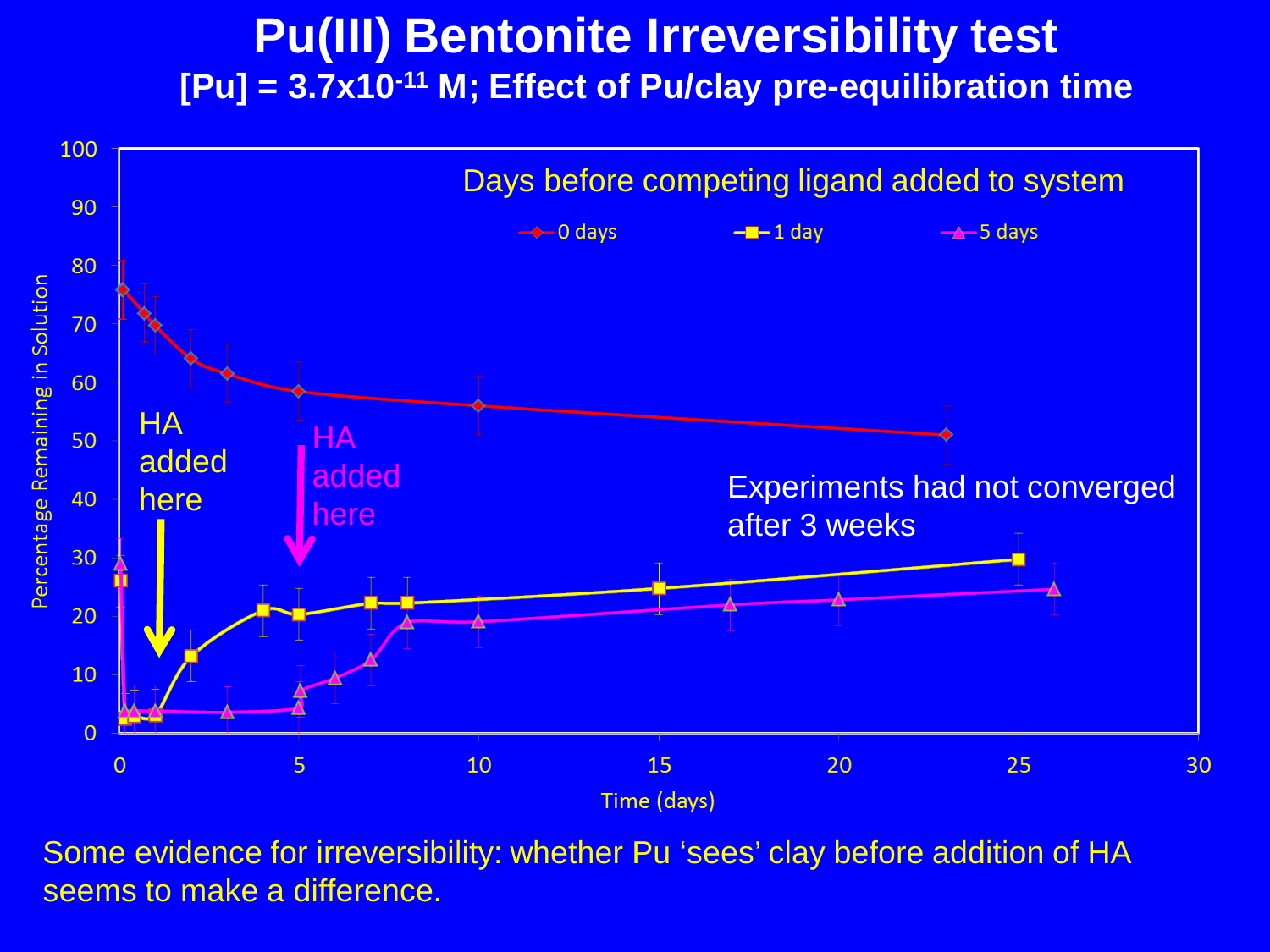#### **Bentonite-Eu uptake kinetics**

 $[Eu_T] = 7.9 \times 10^{-10}$  M; pH = 6.0



Time (sec)

There is some evidence for slow uptake kinetics, even in the absence of a competing ligand: but the slow component is only approximately 2.5% of total bound.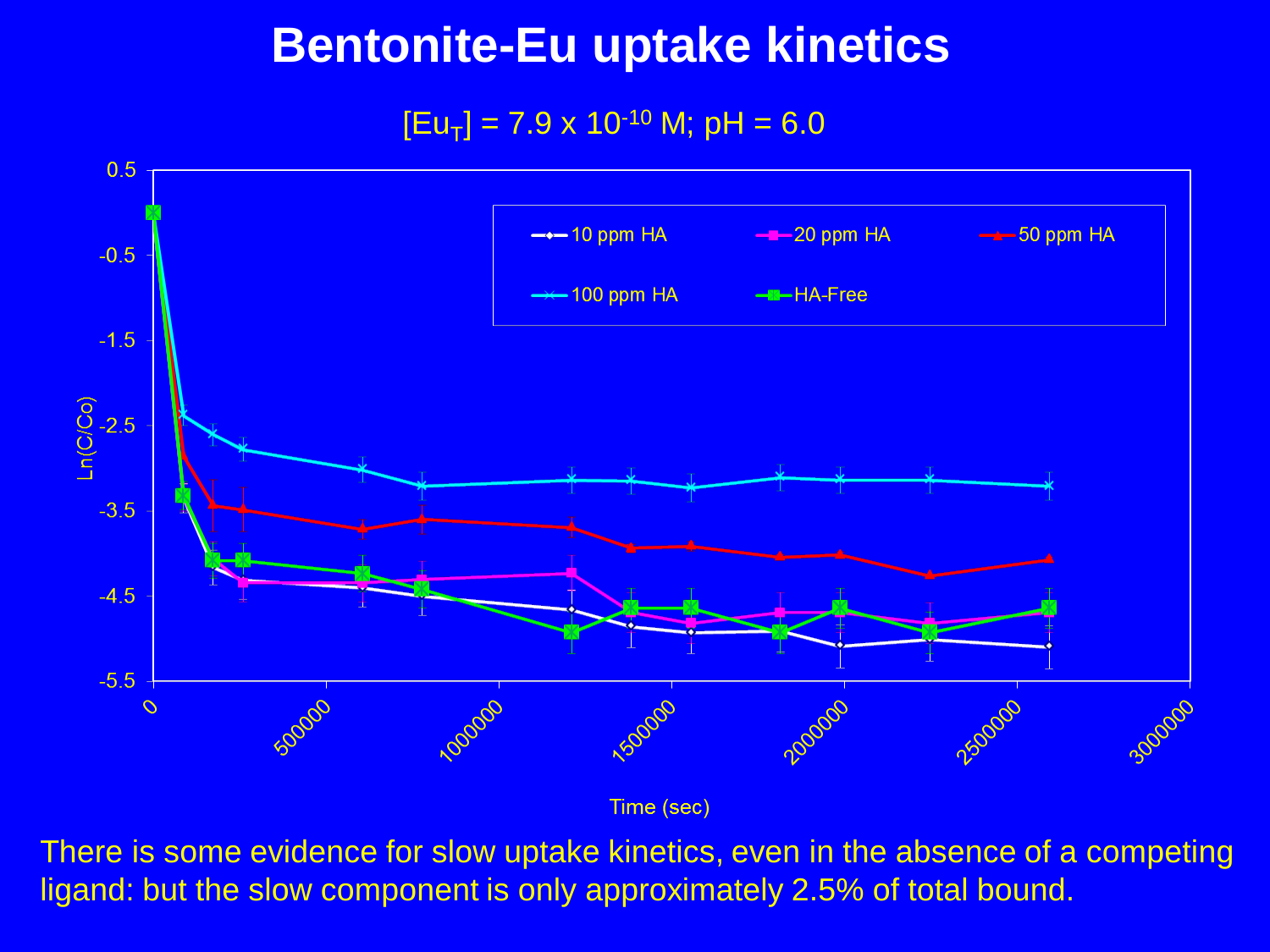#### **Modelling of Eu(III)/Bentonite/HA experiments**



Surface Site 1

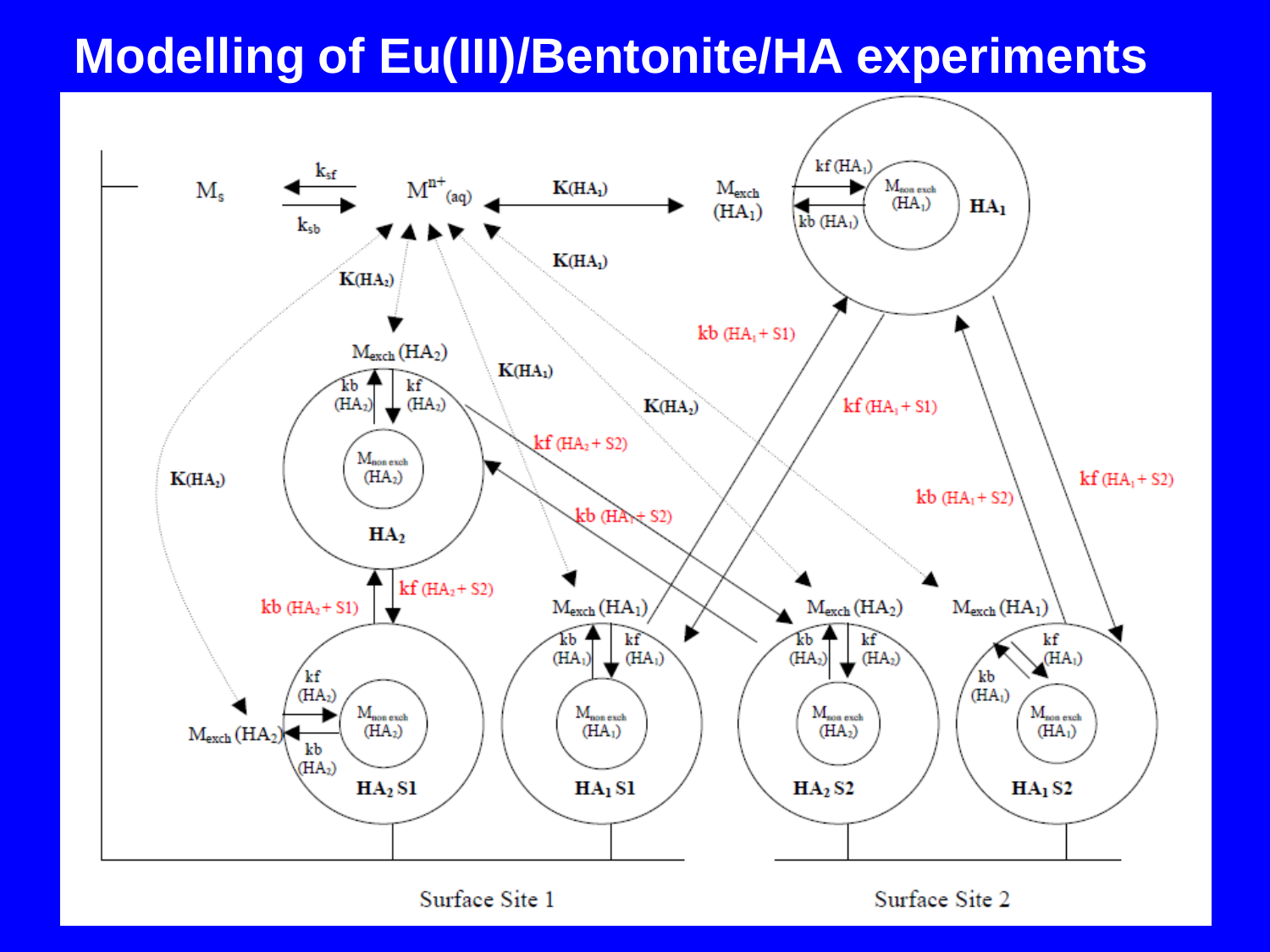#### **Humic Uptake on Bentonite**

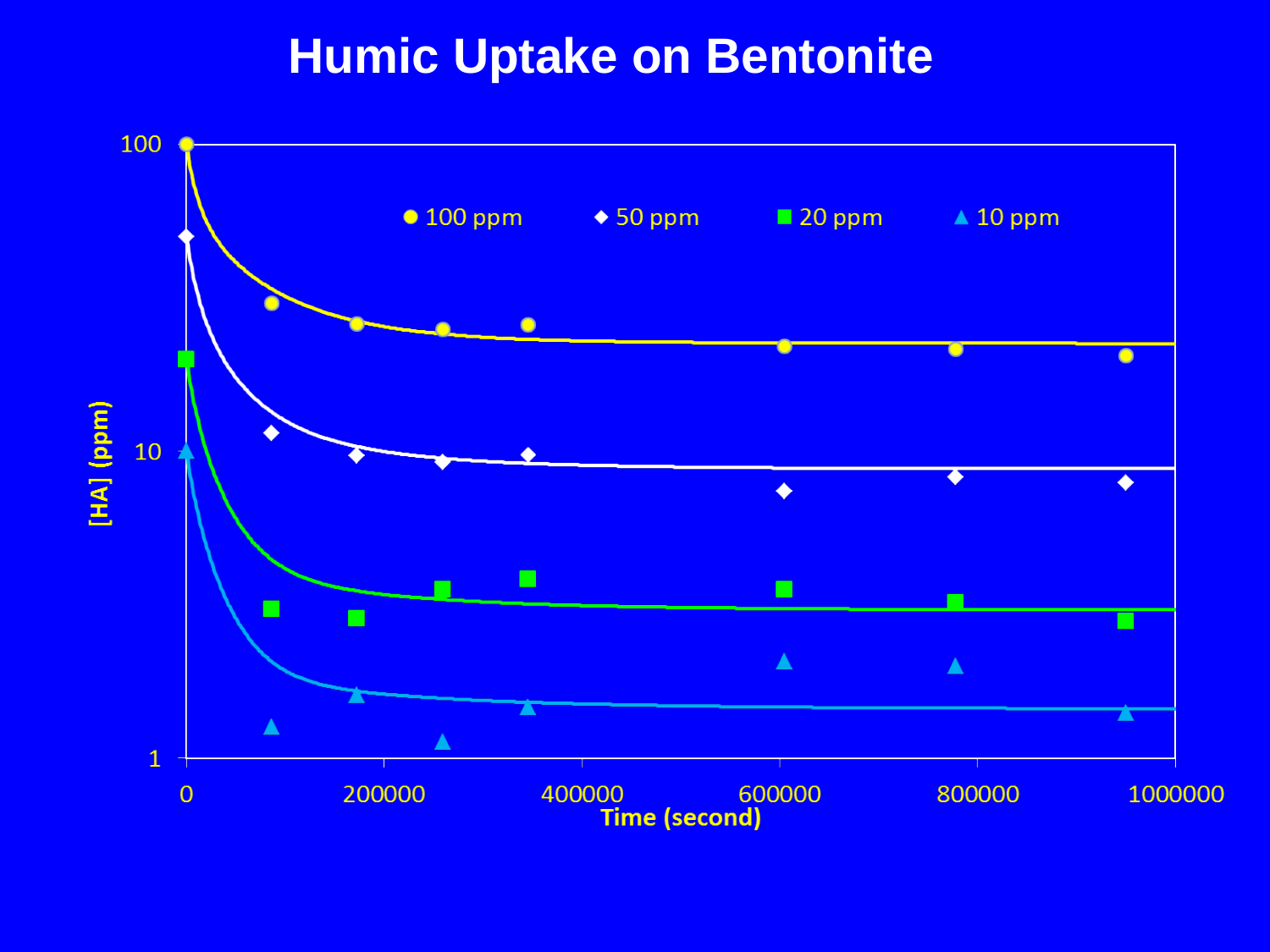#### **Eu(III) Uptake on Bentonite**  $[Eu_T] = 7.9 \times 10^{-10}$  M; pH = 6.0



Significant chemical fractionation required in order to explain data: minor (30%) component with higher (x130) binding strength.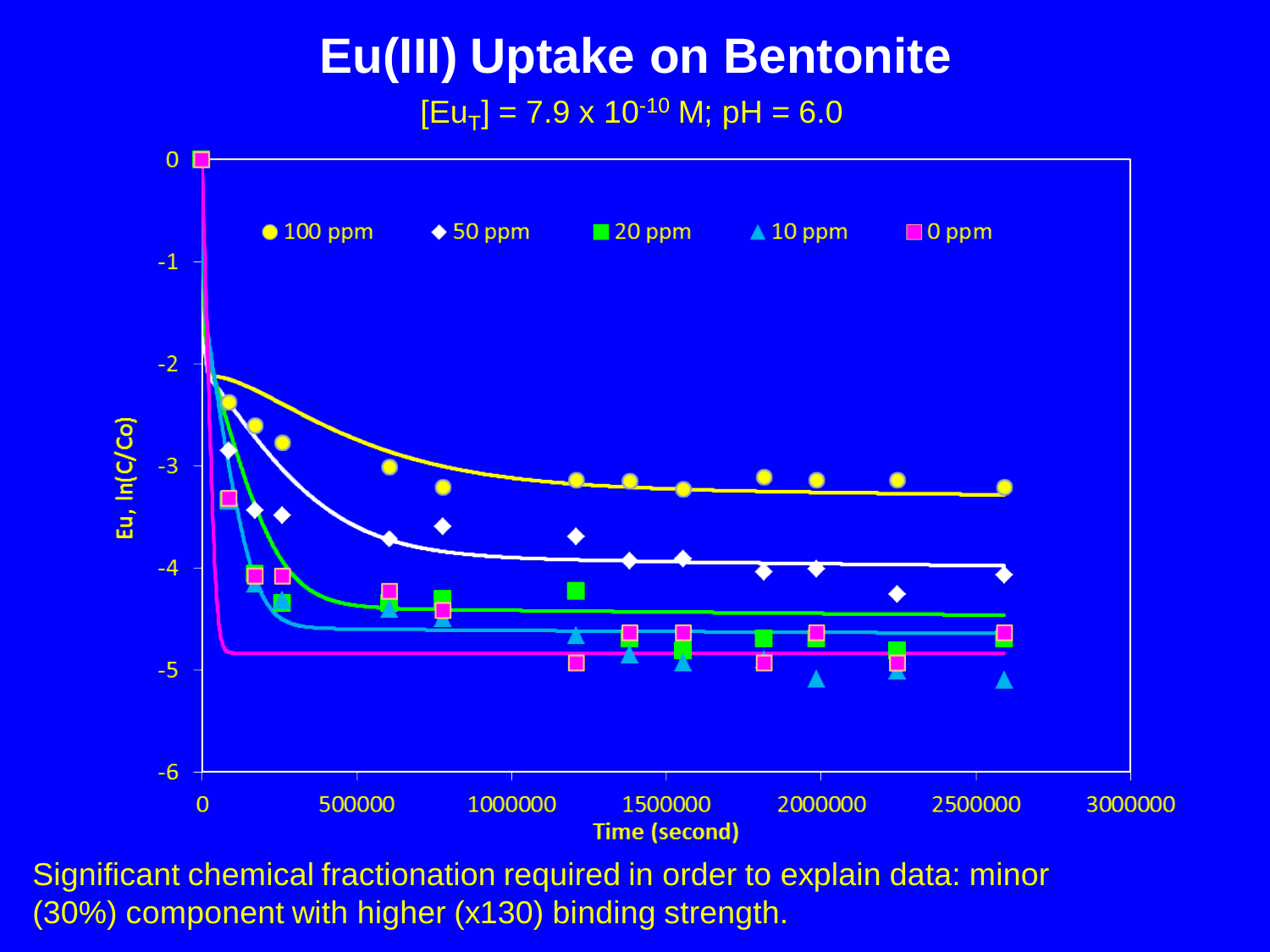#### **Irreversibility: Ligand Competition** Using ligand competition to test for irreversibility in bentonite-RN interactions: initial work has used bulk bentonite.

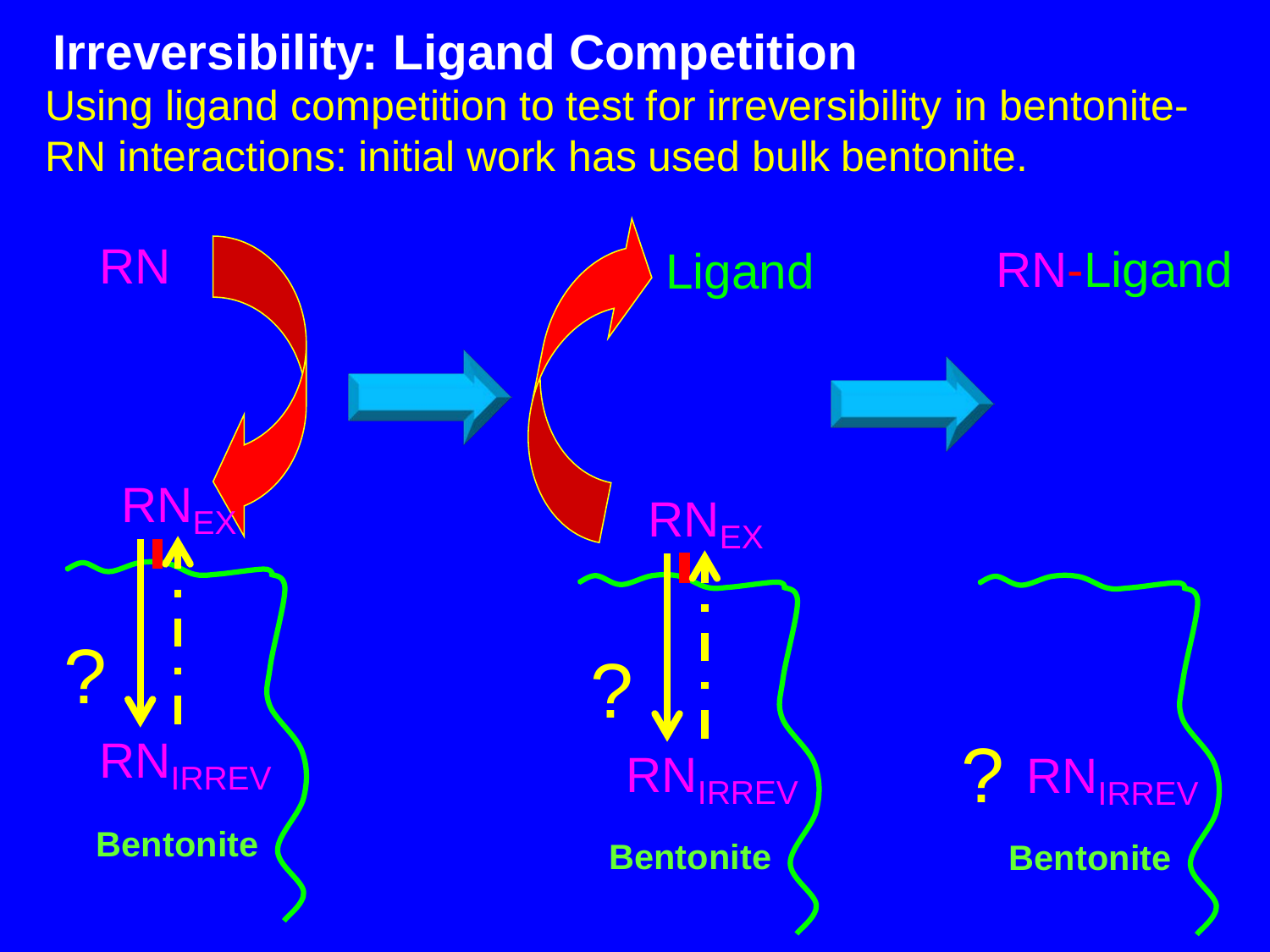#### **Ligand competition experiments (EDTA)**



- Evidence for slow release of Eu(III) from the bentonite;
- Amount of 'non-exchangeable' Eu(III) increases with pre-equilibration time (30 50%); c.f . 2.5% slow uptake during sorption;
- All systems still heading towards equilibrium.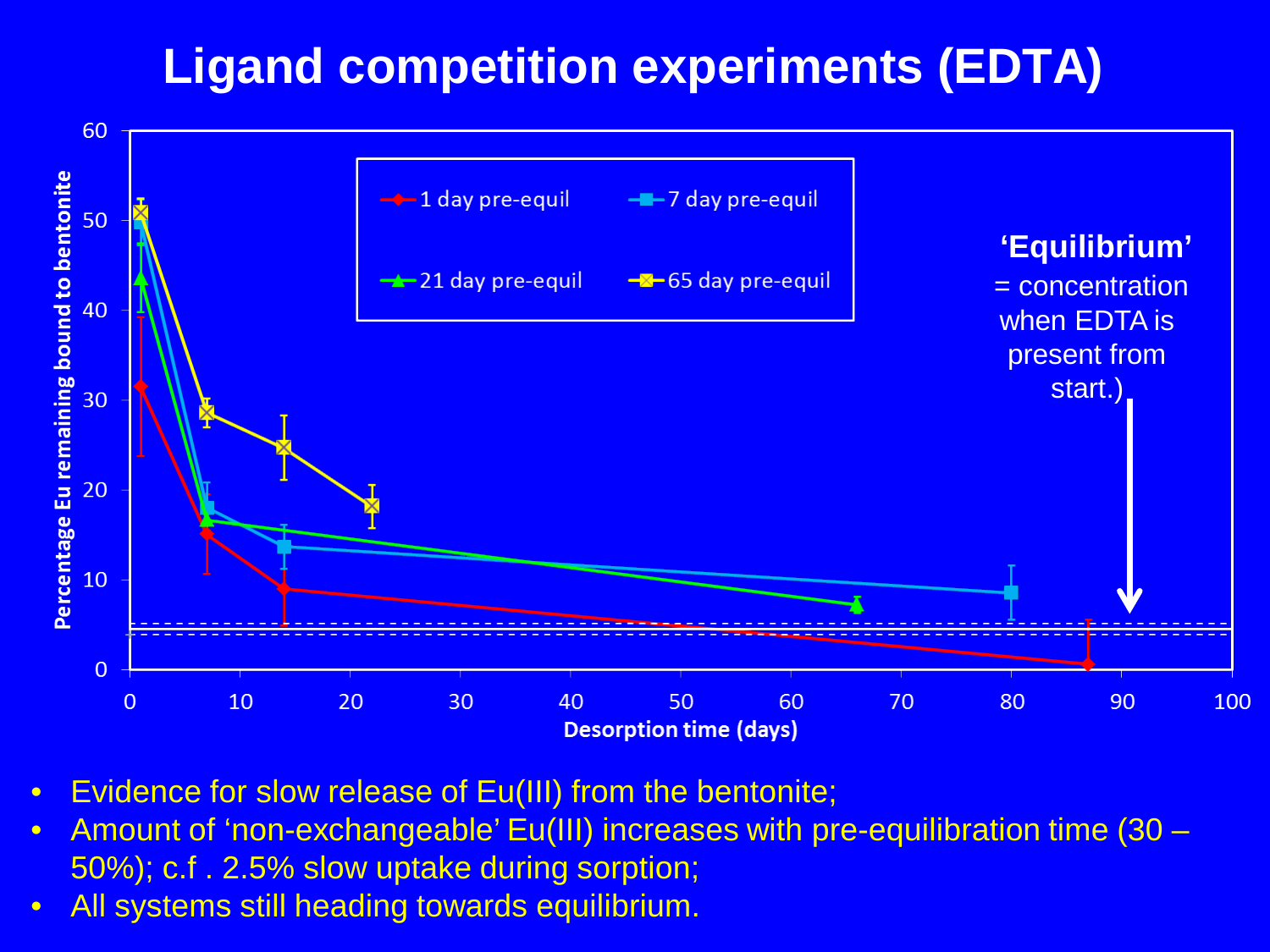#### **Ligand competition experiments (EDTA): log plots**



- Insufficient data to determine whether dissociation rate depends upon preequilibration time;
- Experiments are on-going.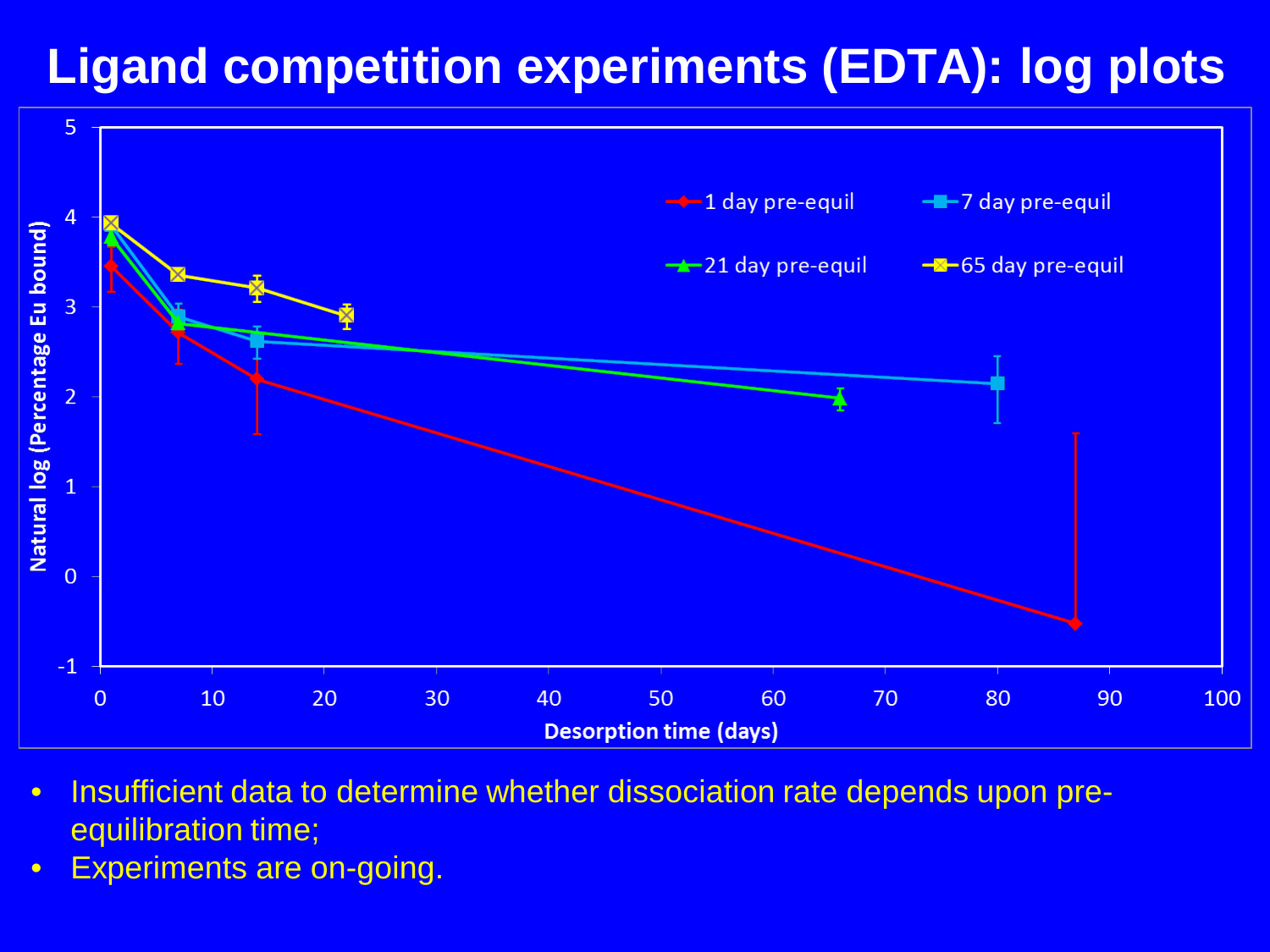#### **Preliminary Dissociation Rate Constants Eu(III)**

So far, average rate constant:

**3.8 x 10-7 s-1 (**τ **= 21 days)**

#### Range:

**8.2 x 10-8 - 8.6 x 10-7 s-1 (**τ **= 9 - 100 days)**

Same range as humic substances dissociation rates.

Implications (based on current data):

- Probably not important during diffusive transport;
- Might be important for advective transport, particularly for L/V < 100 days.\*

 $t =$  length scale of calculation;  $V =$  linear flow rate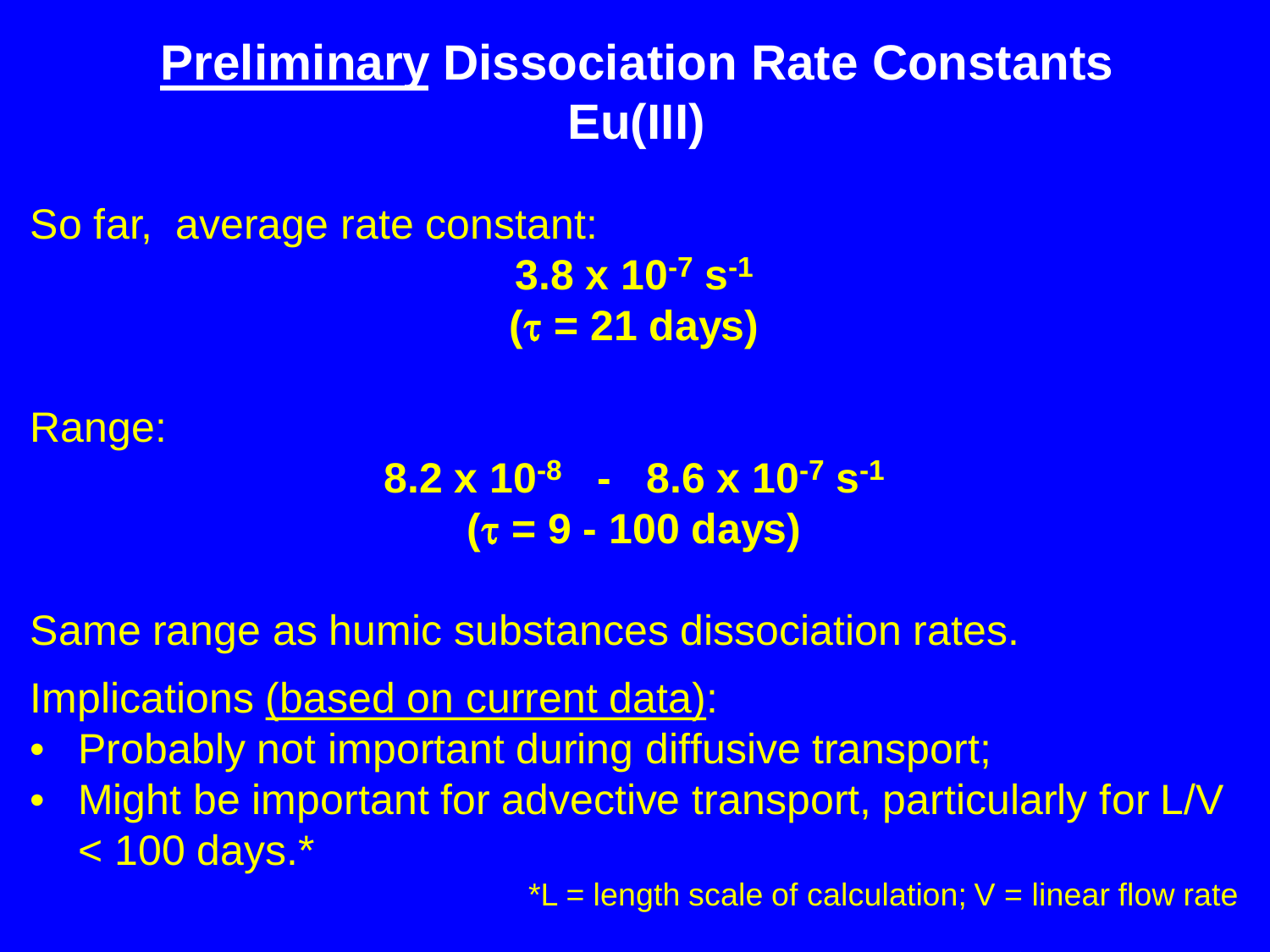#### **Current/Future Work**

Testing for irreversibility with bulk material with other radionuclides: 232U(VI) and 228Th.

Developing colloidal solutions and determining radionuclide distributions between different size colloids.

Use resin competition to measure radionuclide dissociation rates.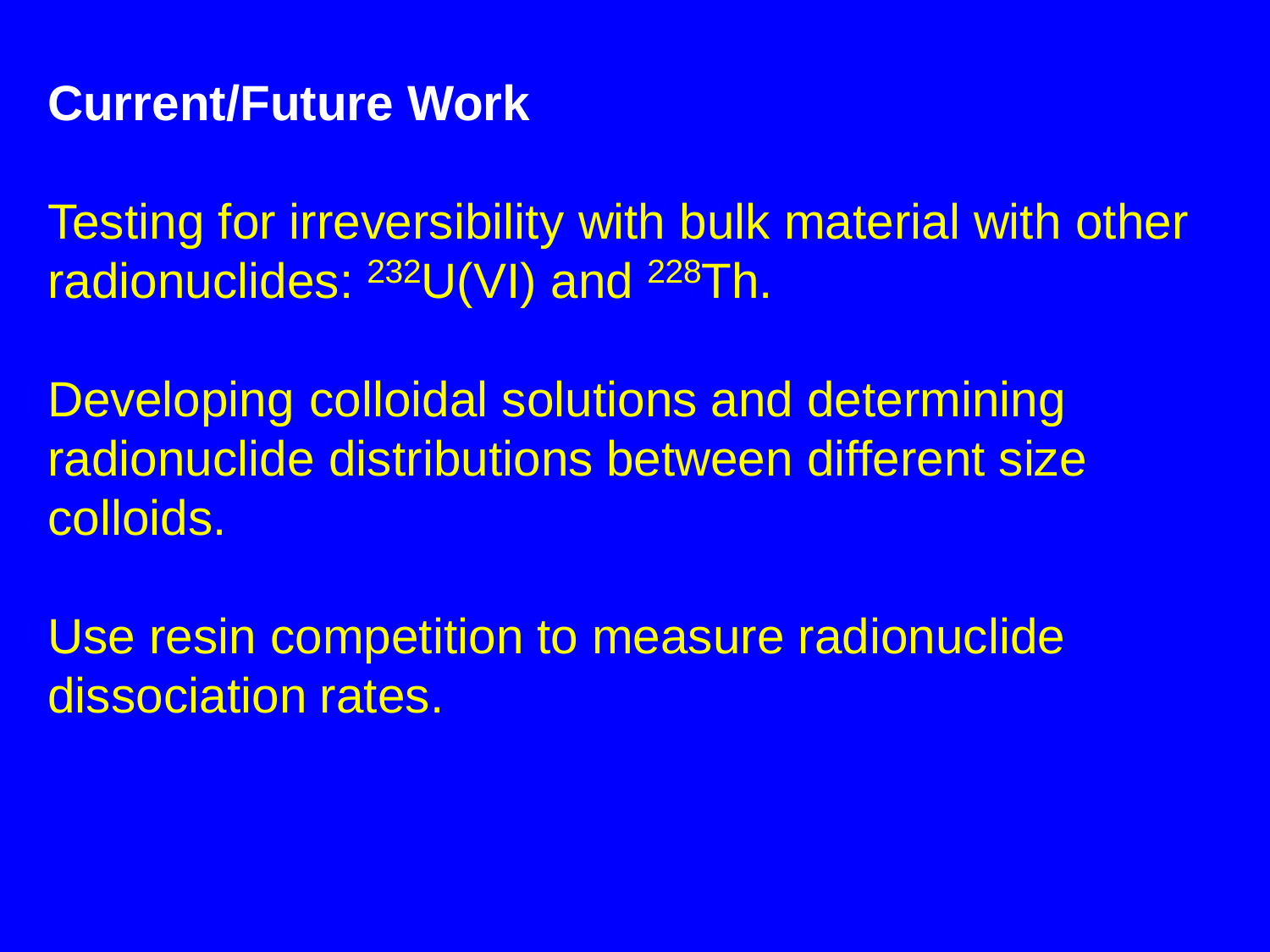### **Conclusions**

Preliminary work on U(VI) using <sup>237</sup>U and HA as competing ligand suggests that there may be limited kinetic effects.

Trivalent species do show slow dissociation kinetics: preliminary Eu(III) dissociation rate  $= 3.8 \times 10^{-7}$  s<sup>-1</sup> (Reaction half-time = 21 days)

So far, no evidence for 'irreversible' binding.